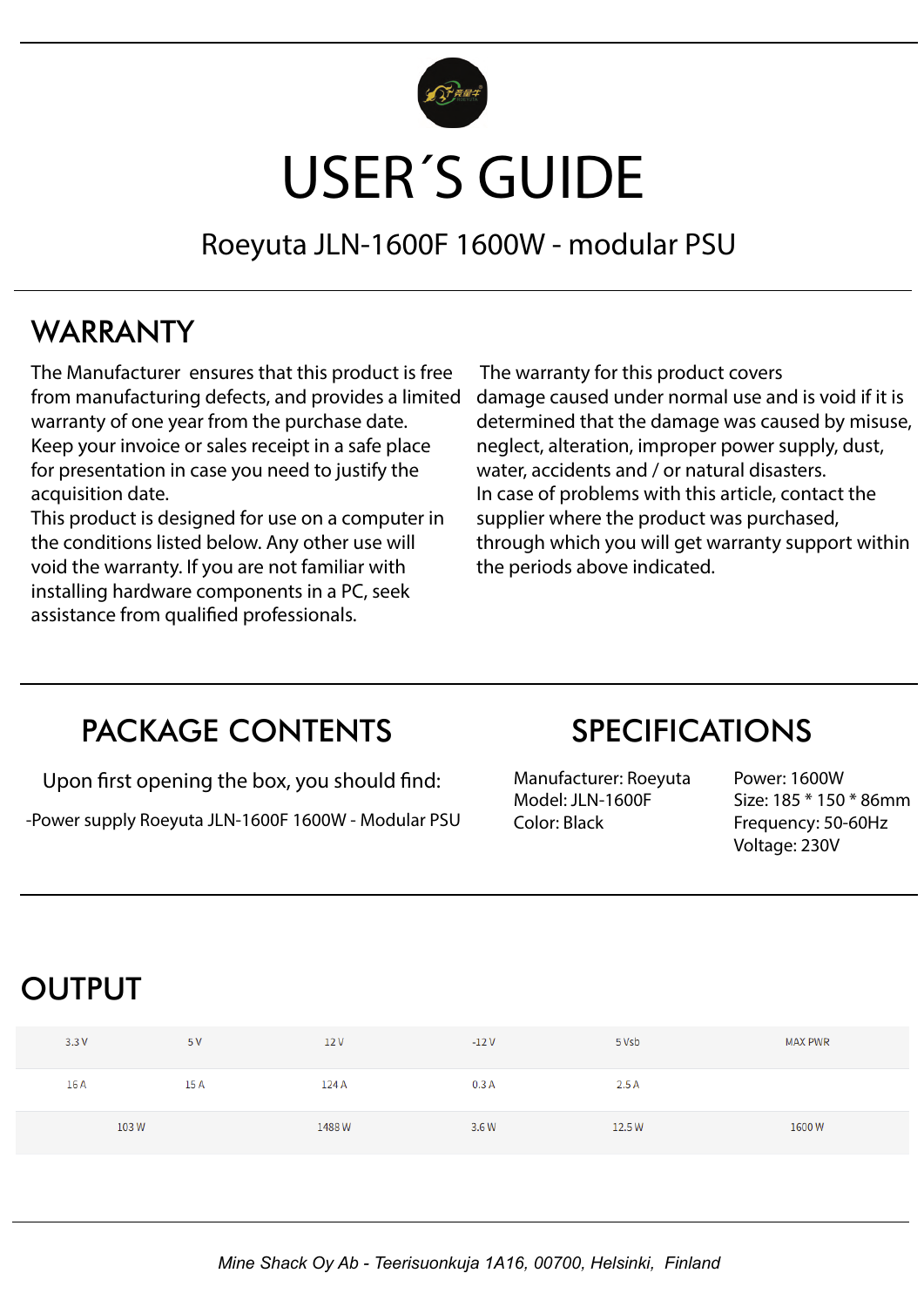### INSTALLATION

To replace or install the power supply ATX PC, follow the next steps:

1. Disconnect power from the computer by unplugging the power cord.

2. Remove the side cover of the PC to get access to the inside. (only for desktop PC)

3. Disconnect all power cables which connect the power source where the internal components are located.

4. Remove the 4 screws which secure the power supply to the chassis of the PC. These screws are located in the rear of the chassis.

5. Remove the old PC power supply.

6. Place the new power supply Roeyuta JLN-1600F 1600W in the space provided for it in the chassis of the PC or in suitable location in the mining rig. Secure the PSU with 4 screws to the chassis or the mining rig.

7. Connect the power cable 24-pin ATX (20  $+$  4) and 4-pin to the corresponding connectors on the motherboard.

If your motherboard has a 20-pin ATX connector, detach the 4-pin block from the  $20 + 4$ -pin block and connect the 20-pin block connector on the motherboard.

8. Connect the power cables to the internal devices installed on the PC or the mining rig using the appropriate connectors (Molex, SATA, PCIe etc).

9. Turn on the PC/rig by plugging back the power cable into the connector on the new power supply.

10. Place and secure the side cover. (PC only)

11. The installation is complete. You can start the PC by pressing the power button.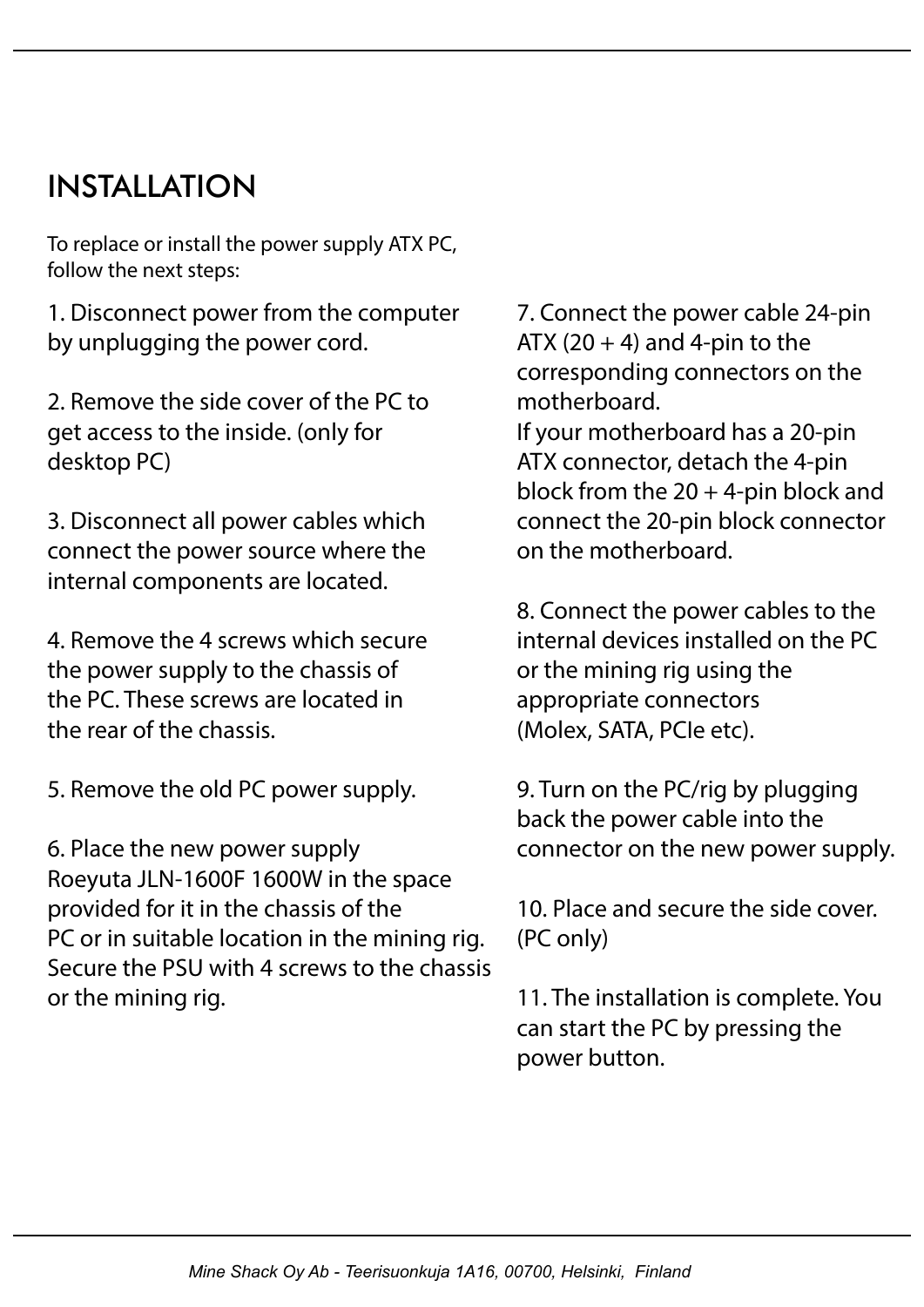## **CONNECTORS**

1: 6+2PIN

For powering hardware components such as GPUs, risers etc.

2: ATX P1 power connector

 $(M / B 20 + 4 \text{ pin})$ :

The main motherboard power connector and cards to be connected to it through the available expansion slot. In old motherboards, you find a 20 pin connector, while modern motherboards have a 24-pin ATX connector.

3: 8PIN (for powering the CPU)

Connected to the motherboard, provides specific power for the processor.

If your motherboard does not have this connector (because the processor does not require that extra power) just leave the cable disconnected. If your motherboard has a 4 pin CPU connector, detach the 8 pin connector into two 4 pin connectors and use one of them for powering the CPU.

4: SATA connector

Connector for powering SATA powered hardware.

5: Molex / IDE 4PIN connector for peripherals (Peripheral 4 pin): Connector for powering Molex powered hardware.



 $x1$ xб x12 x1 x8

| 20+4PIN ATX:     |    |
|------------------|----|
| <b>SATA:</b>     | 8  |
| <b>MOLEX:</b>    | 6  |
| 8PIN (4+4) 12V:  |    |
| 8PIN (6+2) PCIe: | 12 |

## PLEASE OBSERVE!

The fan power switch (seen on the picture to the right) should be ON at all times.